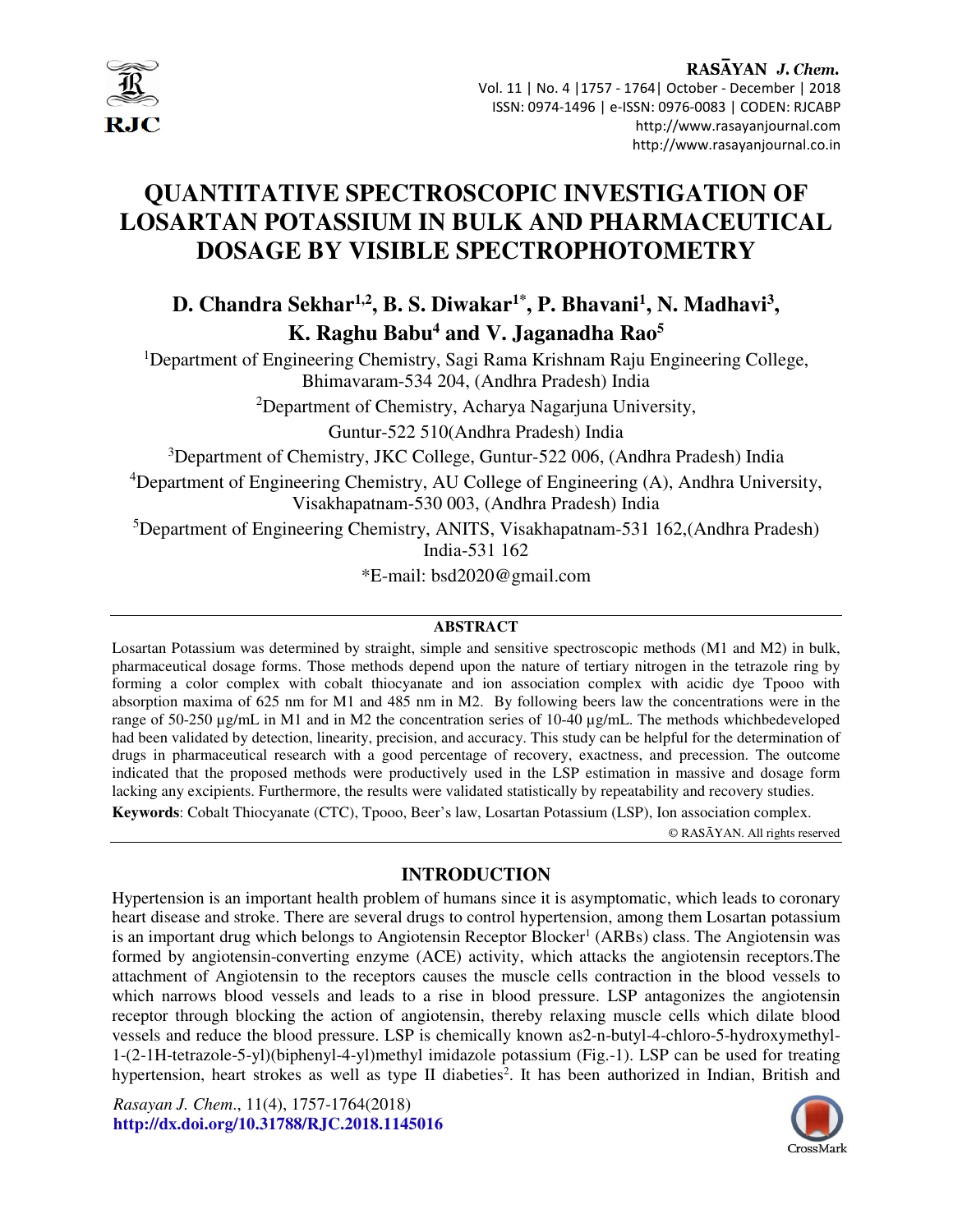Vol. 11 | No. 4 |1757 - 1764| October - December | 2018

United State Pharmacopoeia(IP,BP, and USP). LSP was well studied by titration and chromatographic methods in USP, IP, and BP<sup>3-5</sup> According to literature, there are few physic-chemical methods for the determining LSP in pharmaceutical formulations like  $UV^{6-12}$ , RPHPLC<sup>13-17</sup>, HPLC<sup>18-21</sup>, HPTLC<sup>22-23</sup>, capillary electrophoresis and supercritical fluid chromatography24-25, Cathodic Adsorptive stripping voltammetry<sup>26</sup>. The functional groups of LSP are not well exploited to design a suitable spectroscopic method for the determination of LSP. In this connection, there is a need to develop a flexible spectroscopic method to determine LSP for the investigations based on different chemical reactions. In the present work, two visible spectroscopic procedures based on the reaction of LSP with CTC and Tpooowere developed by forming stable colored complexes in bulk and dosage form of LSP.



Fig.-1: Losartan Potassium(LSP) Structure

## **EXPERIMENTAL**

#### **Materials and Methods**

Cobalt nitrate (Co(NO3)2, BDH), Ammonium thiocyanate (NH4SCN, BDH), TPooo (Loba: 0.5%w/v), Nitrobenzene, Potassium Chloride(KCl), Hydrochloric acid(HCl), Chloroform(CHCl<sub>3</sub>) were purchased from local vendors and used as received. Losartan Potassium was received from IHCL lab, Vijayawada as a gift sample and LSP tablets (Repace tablets of Sun Pharmaceuticals, Assorted tablets of AS Pharmaceuticals) was purchased in the local drug store. The spectroscopic analysis was done by Elico SL 218 UV-Visible spectrophotometer. An equiptronics digital  $P<sup>H</sup>$  meter has been used for  $P<sup>H</sup>$ determinations.

### **Standard Drug Solution Preparation**

The standard drug solution has been prepared by mixing 100 mg losartan potassium and 100 mL of distilled water. The solution then was diluted until the standard drug solution concentration was 100  $\mu$ g/mL and further stored at 4<sup>0</sup>C.A standard solution series were then freshly prepared during analysis.

### **Reagent Preparation**

CTC solution (2.5X10<sup>-1</sup>M) was prepared by dissolving cobalt nitrate (7.25 g) and ammonium thiocyanate (3.8 g) into 100 mL deionized water.

A buffer solution of  $P<sup>H</sup>$  2 has been prepared by addition of 25 mL of KCl solution (0.2M) and 13mL of HCl (0.2M) in a 100 mL volumetric flask.

Tpooo solution  $(1.43X10<sup>-2</sup>M)$  has been prepared by adding Tpooo  $(500mg)$  in 100 mL deionized water.

### **Sample Solution Preparation**

Two batches of sample solutions were prepared by weighing the LSP tablets of two different companies. The tablets were weighed (100 mg), pulverized and dispersed in 25 mL of isopropyl alcohol by sonication for 15 min and then filtered. The filtrate obtained was evaporated to dryness and the residue was utilized for sample solution prepared as described in the above process.

# **RESULTS AND DISCUSSION**

## **Spectroscopic Determination of Wavelength Maximum(λmax) Method M<sup>1</sup>**

A series of 125 mL separating funnels are taken and totally different parts of standard LSP solutions (1.0  $-5.0$  mL, 2.50  $\mu$ g/mL) were delivered into those funnels. 7.0 mL of CTC solution, 3.0 mL of pH 2.0

1758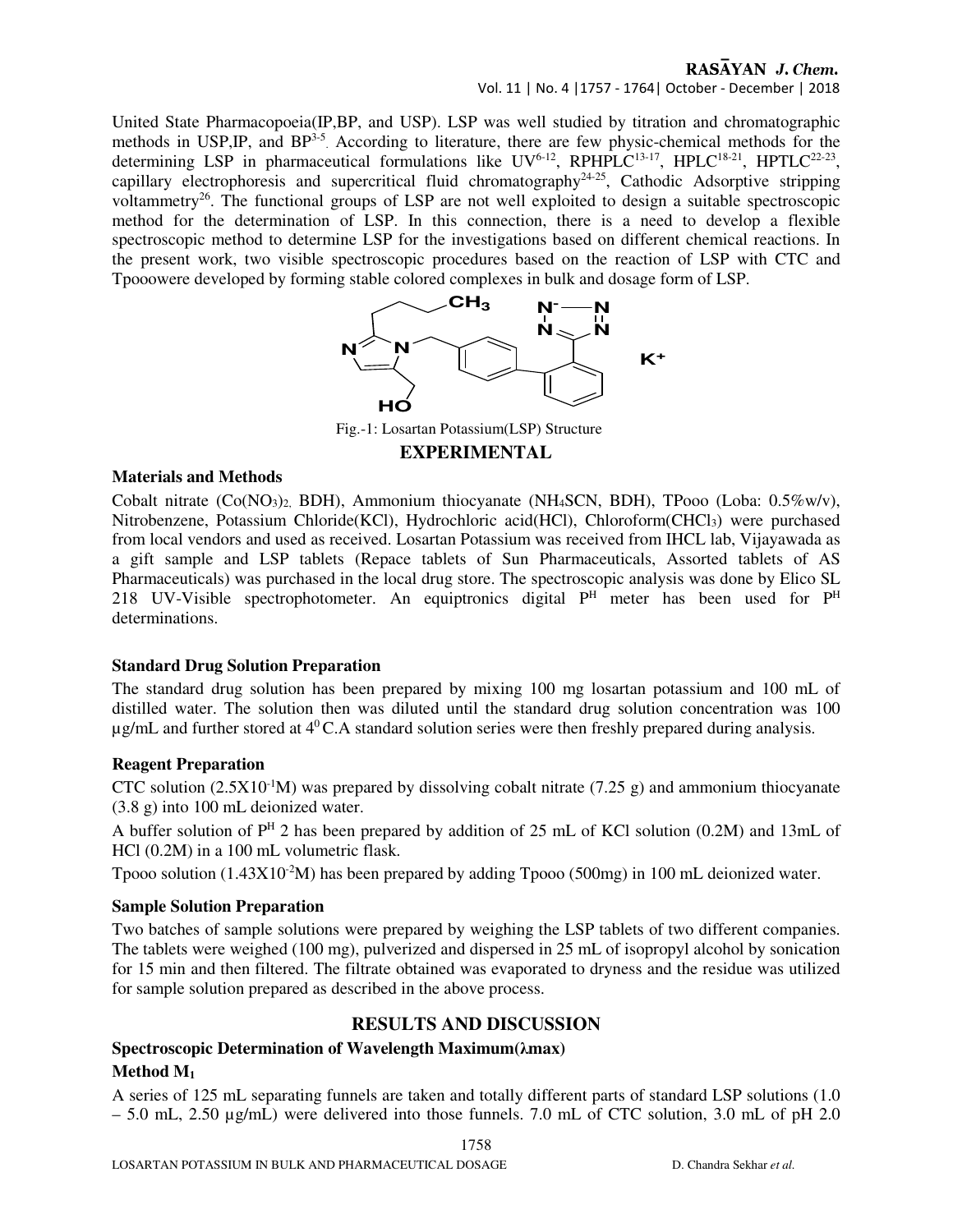Vol. 11 | No. 4 |1757 - 1764| October - December | 2018

buffer solution were then other to the funnels and the total volume of binary compound introduce each in every funnel is adjusted to fifteen mL with deionized water. 10mL of organic phase nitrobenzene was other to each separating funnel and also the mixture was jolted for 2 minutes. Then phases were allowed to separate and also the absorbance of the divided nitrobenzene layer was measured at 635 nm. The colored species were steadily tended for one hour. With the help of a calibration graph(Fig.-2), the amount of LSP was calculated to present in the sample solution.

#### **Method M<sup>2</sup>**

Different volumes of standard drug solutions  $(1.25 - 6.25 \text{ mL}, 250 \text{ µg/mL})$  were taken independently in a various 125 mL separating funnels. 0.1M Hydrochloric acid 2.0 mL and Tpooo1.5 mL were added into the funnels. The whole amount of the aqueous phase was made up with deionized water 10.0 mL. Then 10.0 mL of carbon tetrachloride was added to each separating funnel, shook for 2minutes and permitted to separate the carbon tetrachloride layer was collected by the cotton block, was measured the absorbance at 485 nm against a reagent blank (Fig.-3). The two-color species were steady for 4 hours.



Fig.-2: (A) Beers Law Plot of LSP with CTC System and (B) Absorption Spectra of LSP with CTC System (Red) and its Reagent Blank (Blue)



Fig.3: (A) Beer's law plot of LSP withTpooosystem and (B) Absorption spectra of LSP with Tpooo system (Red) and reagent blank (Blue)

1759 LOSARTAN POTASSIUM IN BULK AND PHARMACEUTICAL DOSAGE D. Chandra Sekhar *et al.*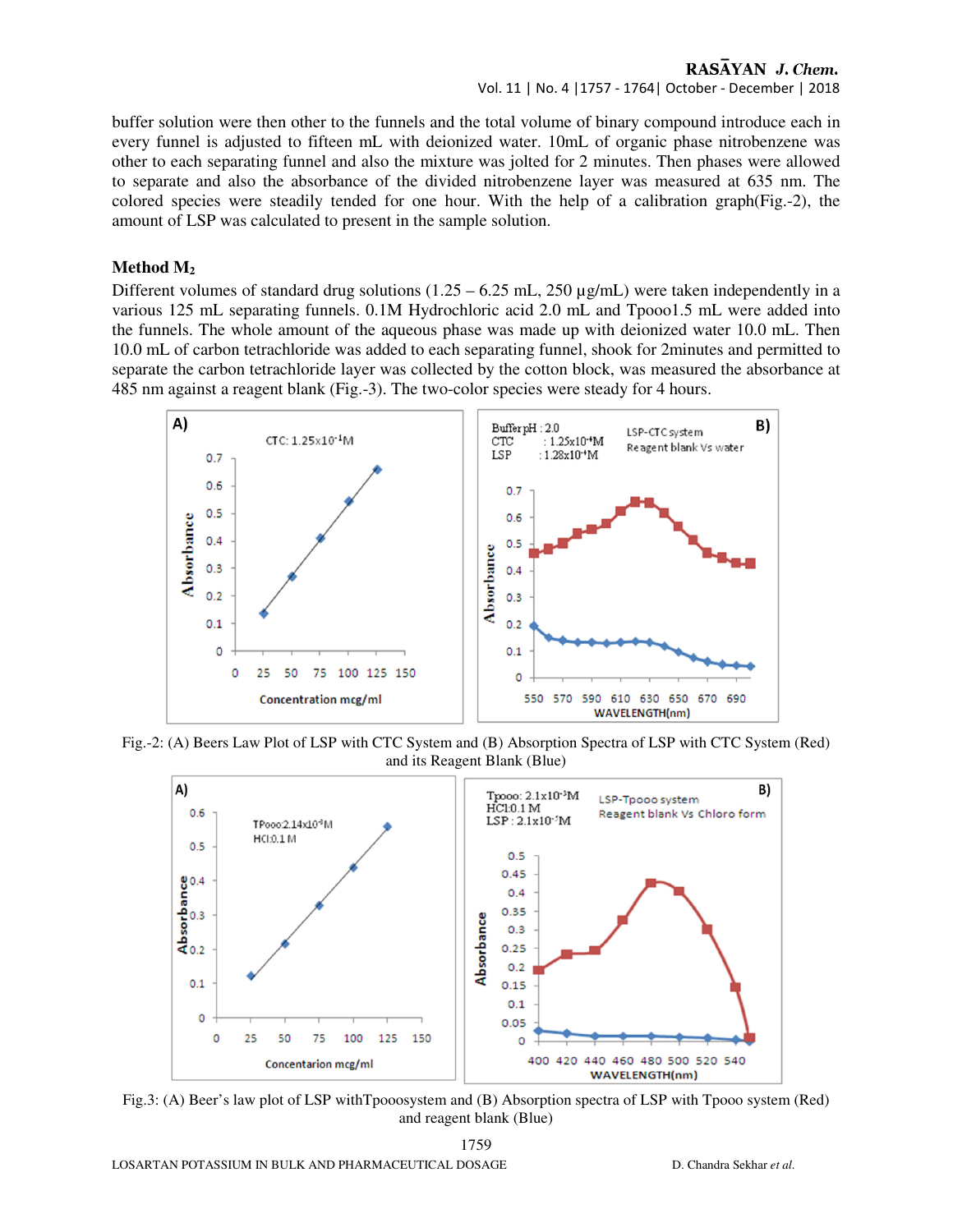#### Vol. 11 | No. 4 |1757 - 1764| October - December | 2018

Initially to optimize the operational conditions utilized in the methods were established by implementing a variation of 1 variable at a time (OVAT) methodology. The optimum conditions for the ways Method1, Method2 were given in Table-1 and 2. The influence of time, volume, the strength of reagents, acid solution and solvent for a final dilution of the colored complex were investigated. So as to check, whether or not the colored species are created or diminished within the higher than developed methodology was confirmed by Beer-Lambert's absorbance at applicable wavelengths of solutions containing totally different amounts of LSP and such amounts of reagents (as represented within the tended procedures of every method) be noted. The Beer-Lambert's plots of the systems were illustrated diagrammatically (Fig.-2 and 3). From the graph, the coefficient of correlation and intercept were calculated by victimizationLeast square regression analysis methodology. The optical characters like Beer's law limits, percent relative standard deviation,Sandell's sensitivity, molar extinction coefficient were calculated for all the methodologies and also the results square measure given in Table-1. Regression characteristics like standard deviation of slope (Sb), standard deviation of intercept (Sa),standard error of estimation (Se), % range of error were calculated for each the methods and square measure are shown in Table-3.

| Parameter                                                                           | Optimum<br>Range     | Conditions in<br>Procedure | Remarks                                                                                                                                                                                                                    |  |  |  |
|-------------------------------------------------------------------------------------|----------------------|----------------------------|----------------------------------------------------------------------------------------------------------------------------------------------------------------------------------------------------------------------------|--|--|--|
| $\lambda_{max (nm)}$                                                                | $615 - 635$          | 625                        |                                                                                                                                                                                                                            |  |  |  |
| pH effect on<br>absorbance values                                                   | $1.5 - 2.5$          | 2.0                        | Variation of pH of the buffer shows low absorbance<br>values in upper and lower limits.                                                                                                                                    |  |  |  |
| <b>Buffer solution</b><br>required for the<br>utmost intensity of the<br>color (ml) | $2.0 - 4.0$          | 3.0                        | 2.0 ml of buffer pH 2.0 found to be necessary for<br>aqueous phase for maximum color development in<br>nitrobenzene layer.                                                                                                 |  |  |  |
| Effect of volume of<br>CTC required for<br>complex formation<br>(ml)                | $6.0 - 8.0$          | 7.0                        | A minimum of 6.0 ml of CTC was required for color<br>formation and to cover the broad range of Beer's law<br>limits.                                                                                                       |  |  |  |
| Selection of organic<br>solvent for colored<br>complex extraction.                  | Nitrobenzene         | Nitrobenzene               | Among $\sim$ the various solvents tried for extraction<br>(chloroform, chlorobenzene, dichloromethane, carbon<br>tetrachloride, benzene, and n-butanol), nitrobenzene<br>was found to be better due to higher sensitivity. |  |  |  |
| Aqueous and organic<br>phase ratio effect on<br>extraction.                         | 3:2                  | 3:2                        | The ratio of aqueous to organic phase 3:2 was<br>necessary for the efficient extraction of the complex.                                                                                                                    |  |  |  |
| Shaking time effect<br>(min)                                                        | $1-5(min)$           | 2(min)                     | Stable absorbance values are obtained for the shaking<br>period of 1-5 min.                                                                                                                                                |  |  |  |
| Stability of the species<br>(min)                                                   | Immediate to<br>60   | 10                         | The colored species was stable for 60 min in the organic<br>phase. Afterward, the absorbance slowly decreased.                                                                                                             |  |  |  |
| Table-2: Optimum Conditions for Method M <sub>2</sub>                               |                      |                            |                                                                                                                                                                                                                            |  |  |  |
| Parameter                                                                           | Optimum<br>range     | Conditions<br>procedure    | in Remarks                                                                                                                                                                                                                 |  |  |  |
| $\lambda_{\max}(nm)$                                                                | 480-580              | 485                        |                                                                                                                                                                                                                            |  |  |  |
| Acid concentration effect.                                                          | $0.08 - 0.12$<br>HC1 | $M$ 0.10 M HCl             | Variation of the concentration of the acid further than<br>the upper and lower limits resulted in low absorbance<br>values.                                                                                                |  |  |  |

Table-1: Optimum Conditions for Method M1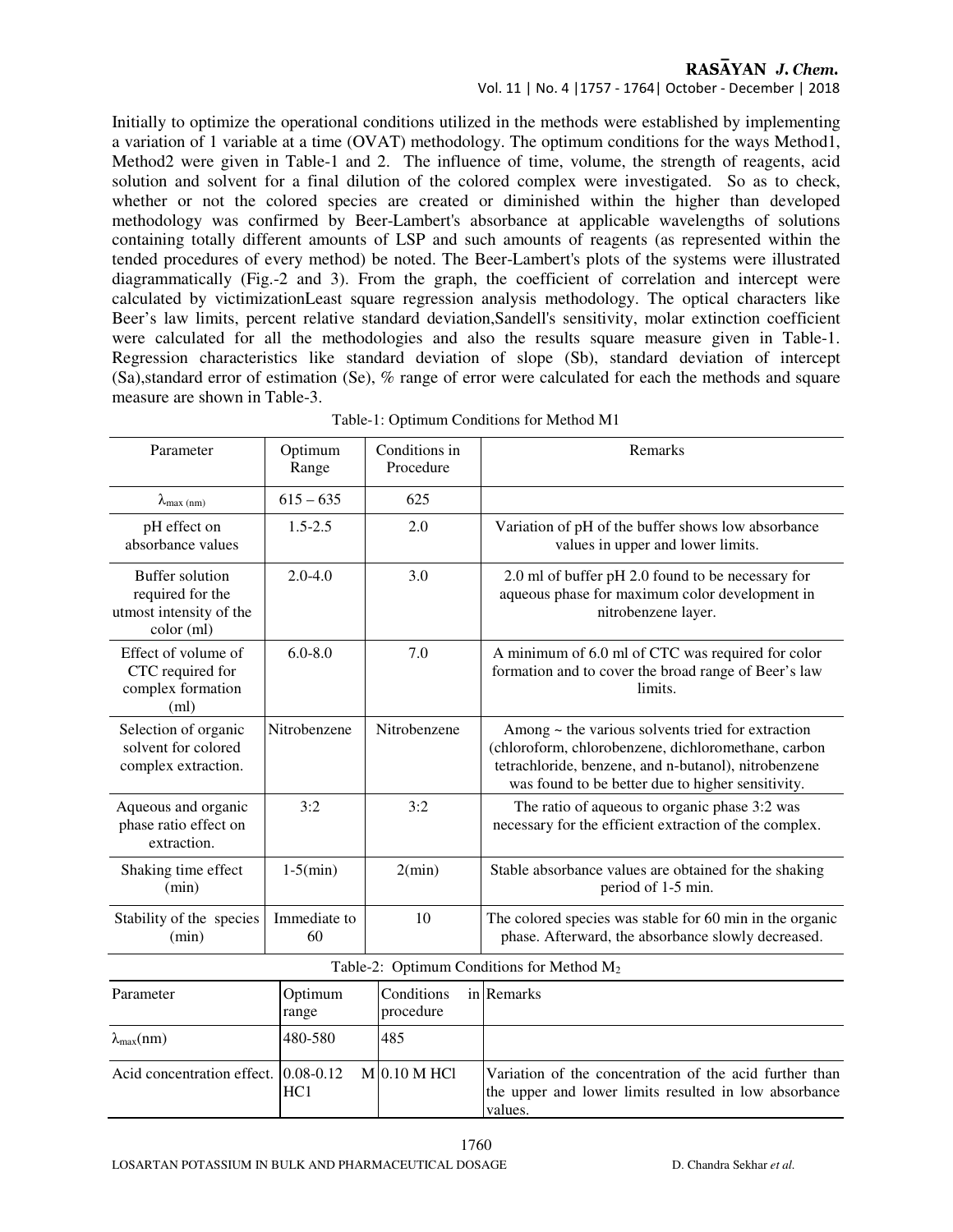Vol. 11 | No. 4 |1757 - 1764| October - December | 2018

| The volume of acid or $ 1.7-2.2 $<br>buffer necessary for the<br>highest intensity of the |               | 2.0                              | Variation of the volume of acid or buffer within the<br>optimum range resulted in constant absorbance values.                                                                                                                                                                                                                          |
|-------------------------------------------------------------------------------------------|---------------|----------------------------------|----------------------------------------------------------------------------------------------------------------------------------------------------------------------------------------------------------------------------------------------------------------------------------------------------------------------------------------|
| The<br>volume<br>of<br>TPoooeffect (ml)                                                   | $dye$ 1.3-1.7 | 1.5                              | The specified volumes of respective dyes were required<br>for covering the wide range of Beer's law limits.                                                                                                                                                                                                                            |
| selection of the organic Chloroform<br>solvent for extraction of<br>the colored complex.  |               | Chloroform                       | The other water incompatible solvents checked for the<br>extraction of the colored complex into organic phase<br>chlorobenzene, dichloromethane,<br>include<br>carbon<br>tetrachloride, n-butanol, and benzene. Chloroform was<br>most popular for its selective extraction of the colored<br>drug-dye complex from the aqueous phase. |
| Aqueous and organic<br>phase ratio effect on<br>extraction.                               | 1:1           | 1:1                              | The extraction of the colored species within the<br>chloroform phase was incomplete as the ratio of<br>aqueous to organic layer be more than the specific ratio<br>in each case.                                                                                                                                                       |
| Effect of shaking time $1-5$<br>(min)                                                     |               | 2                                | Constant absorbance values were obtained for the<br>shaking period of 1-5 minutes.                                                                                                                                                                                                                                                     |
| Temperature effect on the Lab.<br>colored species.                                        | $(28 \pm 5)$  | temp. Lab. temp.<br>$(28 \pm 5)$ | The extraction of the colored species at low temperature<br>$(< 20^{\circ}$ C) was found to be improper and at high<br>temperatures $(> 35^{\circ}C)$ the steadiness of the colored<br>species was found to be less.                                                                                                                   |
| Stability of the colored Immediate $4.0 10 \text{ (min)}$<br>species                      | hrs           |                                  | The colored species in the organic layer was stable for<br>4.0 hrs. Afterward, the absorbance gradually decreased.                                                                                                                                                                                                                     |

Moreover, industrial formulations were with success analyzed by the developed strategies. The values obtained by the developed and reference methods be compared statistically by the t-test and F-test and also the results found that there were no evident variations. Accuracy and recovery experiments were disbursed by adding a known quantity of the drug to the pre-analyzed formulations and the results are given in Table-4.

|  |  |  | Table-3: Optical and Regression Characteristics. Precision and Accuracy of the Proposed Methods for LSP |  |
|--|--|--|---------------------------------------------------------------------------------------------------------|--|
|  |  |  |                                                                                                         |  |

| Parameter                                       | M1                      | M <sub>2</sub>         |  |
|-------------------------------------------------|-------------------------|------------------------|--|
| $\lambda_{\max}$ (nm)                           | 625                     | 485                    |  |
| Beer's law limits $(\mu g/mL)$                  | 50-250                  | $10-40$                |  |
| Detection limits $(\mu g / mL)$                 | $0.0445 \times 10^{-2}$ | $0.0545x10^2$          |  |
| Molar absorptivity (lit/ mole/ cm)              | $5.001 \times 10^{4}$   | $4.056x10^{4}$         |  |
| Sandels sensitivity ( $\mu$ g/cm <sup>2</sup> ) | 3.6832                  | 4.5454                 |  |
| Slope(b)                                        | $5.3x10^{-3}$           | $4.401x10^{-3}$        |  |
| Standard deviation of slope $(S_b)$             | $9.49x10^{-5}$          | $9.655 \times 10^{-5}$ |  |
| Intercept $(a)$                                 | 0.0083                  | 0.006                  |  |
| Standard deviation of intercept $(S_a)$         | $7.8686x10^{-3}$        | $8.001x10^{-3}$        |  |
| Standard error of estimation $(S_e)$            | 0.0086                  | 0.00877                |  |
| Correlation coefficient                         | 0.9989                  | 0.9982                 |  |
| Relative standard deviation $(\%)^*$            | 0.3385                  | 0.2034                 |  |

LOSARTAN POTASSIUM IN BULK AND PHARMACEUTICAL DOSAGE D. Chandra Sekhar *et al.*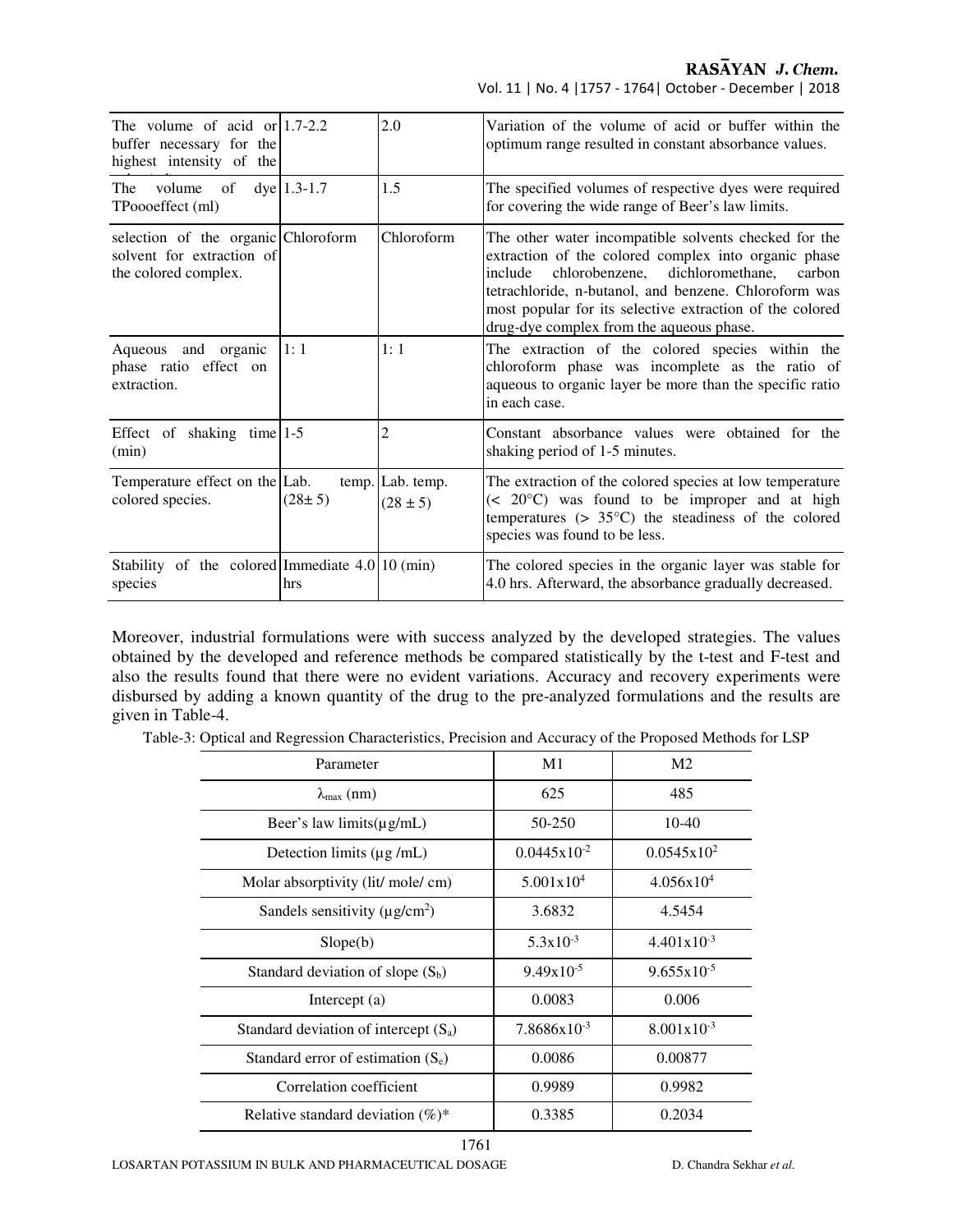Vol. 11 | No. 4 |1757 - 1764| October - December | 2018

| % range of error (confidence limits) |        |        |
|--------------------------------------|--------|--------|
| $0.05$ level                         | 0.3892 | 0.5219 |
| $0.01$ level                         | 0.6103 | 0.9728 |

Table-4: analysis of LSP in pharmaceutical formulations by proposed and reference methods.

| Method         | <b>Sformulations</b> | Labeled        | Found by proposed methods |             |      | Found by                | $*$ % recovery                  |
|----------------|----------------------|----------------|---------------------------|-------------|------|-------------------------|---------------------------------|
|                |                      | amount<br>(mg) | ^^amount found+SD         | $\mathbf T$ | F    | reference<br>method +SD | by proposed<br>methods $\pm$ SD |
| $M_1$          | Batch - 1            | 50             | $49.90 + 0.10$            | 0.41        | 3.06 | $49.96 + 0.19$          | 99.54+0.075                     |
|                | Batch -2             | 50             | $49.90 + 0.10$            | 1.41        | 1.74 | $49.93 + 0.12$          | $99.39 + 0.21$                  |
| M <sub>2</sub> | Batch -1             | 50             | $49.95 + 0.15$            | 0.41        | 3.06 | $49.96 + 0.18$          | $99.60 + 0.06$                  |
|                | Batch -2             | 50             | $49.90 + 0.10$            | 0.11        | 1.58 | $49.95 + 0.15$          | 99.496+0.19                     |

\$Different batches as of two different companies (Batch-1 Asortan tablets of AS Pharmaceuticals, Batch-2Repacetablets of Sun Pharmaceuticals.)

^^average+SD of 6 determinations, the t and F values refer to the comparison of the proposed method with the reference method (UV). \* Recovery of 10 mg added to the pre-analyzed sample (average of three determinations). Reference method (reported UV method) using 2D water ( $\lambda_{\text{max}}$ =249 nm).

#### **Chemistry of Colored Species**

LSP possesses two different moieties, tetrazole, and imidazole. The proposed methods are based on top of the characteristics of reactive functional groups in LSP. The tertiary nitrogen in tetrazole ring forms the colored complex with CTC in method  $M_1$  and with acidic dye Tpoooion association complex in method  $M<sub>2</sub>$ .

### **Method M<sup>1</sup>**

The blue colored complex formed between drug and CTC will be attributed to the presence of cyclic tertiary nitrogen (more basic one) in tetrazole portion. The probable sequence of reaction supported analogy is bestowed in below schematic diagram:



#### **Method M<sup>2</sup>**

The tertiary amine group within the drug might kind an ion-association complex with acidic dye (TPooo M2) which might be isolated into chloroform from the aqueous phase. The protonated nitrogen (positive of drug molecule) in acidic medium is predicted to draw in the charged a part of the dye and behave as one unit being control along by electrostatic attraction. The slop quantitative relation methodology of

1762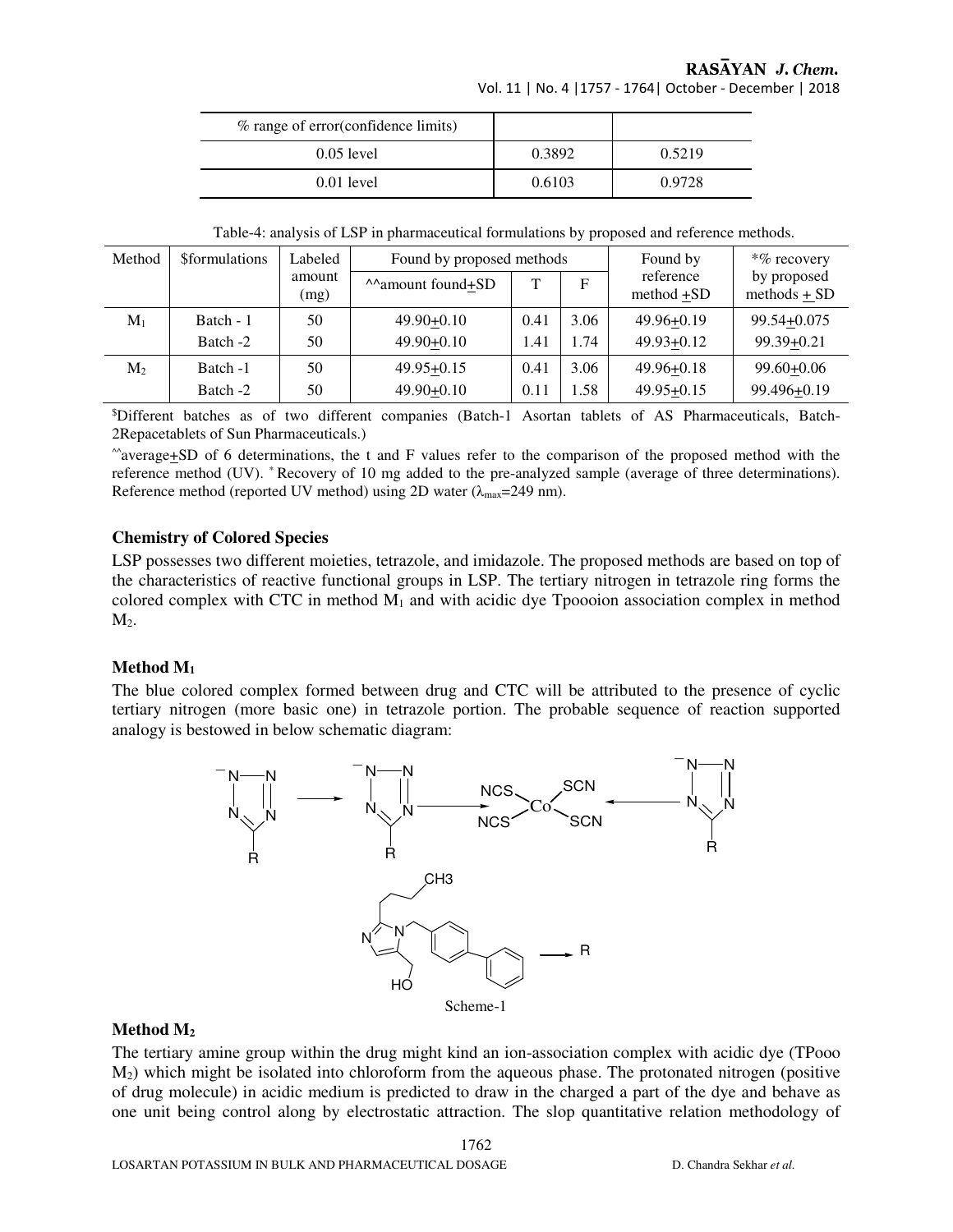study unconcealed the drug to dye mole quantitative relation as 1:1. The supported analogy the structure of ion association complexes are shown in below schematic diagram.



#### **CONCLUSION**

The projected strategies for LSP determination have several benefits over different analytical strategies due to its rapidity, economic and environmental safety. These methods are superior to HPLC, HPTLC, GCMS procedures because it needs less skill. The developed methods have a higher degree of accuracy and precession within the determination of Losartan Pottasiumin order that these projected methods may be extended for the routine assay of LSP formulations in Pharmaceutical Industries.

#### **ACKNOWLEDGMENT**

The authors are thankful to Principal, SRKR Engineering College, Bhimavaram for continuous encouragement and ResearchLabs of Dept. of Engineering Chemistry, Andhra University, Visakhapatnam for providing spectroscopic analysis.

#### **REFERENCES**

- 1. http://www.medicinenet.com/angiotensin\_ii\_receptor\_blockers/article.htm
- 2. http://www.medicinenet.com/diabetes\_mellitus/article.htm
- 3. Indian Pharmacopeia, Ministry of Health and Family Welfare, 6th Edition, *Indian Pharmacopeia Commission*, Ghaziabad, India, **2**, 1607-1609(2010).
- 4. United Statepharmacopeia-34 and *National Formulary*-29, Second Supplement, *United State Pharmacopoeial Convention*, USA, **Vol II & III**, 3342-3343(2011).
- 5. British pharmacopeia, 6th edition, British Pharmacopeia Commission Office, London, **Vol I & II**, 1295-1297(2010).
- 6. P.L.K.M. Rao, V. Venugopal, K. G. Anil, B. Rajesh, G.A.L. Prasad, Ravinder Goud., *Int. J. of Res. in Pharm. & Chem.,* **1(3)**, 295(2011)
- 7. A. Zehra, W. Nimra, N. Erum, A. Fatima, A. Taiba, M. Fatima, S. Syeda, A. Maria, *Global J. Of Med. Res.,* **15**, 34(2015).
- 8. P. R. Topale, N. J. Gaikwad, M. R. Tajane, *Indian Drug,* **40**, 645(*2003*)
- 9. D. S. Chandra, R. B. Desireddy, K. P. Jitendra, N. Suresh, G. Sravankumar, A. Ramanareddy, R. N. Raja, *Int. J. of Chem. & Pharm. Sci.,* **3(3)** *,*76(2012)
- 10. N. Safila, *Global J. of Med. Res.,* **14***,*14(2014).
- 11. O. C. Lastra, I. G. Lemus, H. J. Sánchez, R. F. Pérez, *J. Pharm. Biomed. Anal*., **33(2)**, 175(2003)
- 12. C. Ramesh, G. N. Reddy, T. V. Narayana, K. V. S. Prasad, B. Ganga Rao, *Rasayan J. Chem.,*  **4***,*113(2011).
- 13. K. Kathiresan. S. Gothandaraman, M. M. Swamivel, K. S. Mathan, R. Manavalan, *Rasayan J. Chem,* **1***,* 521(2008).